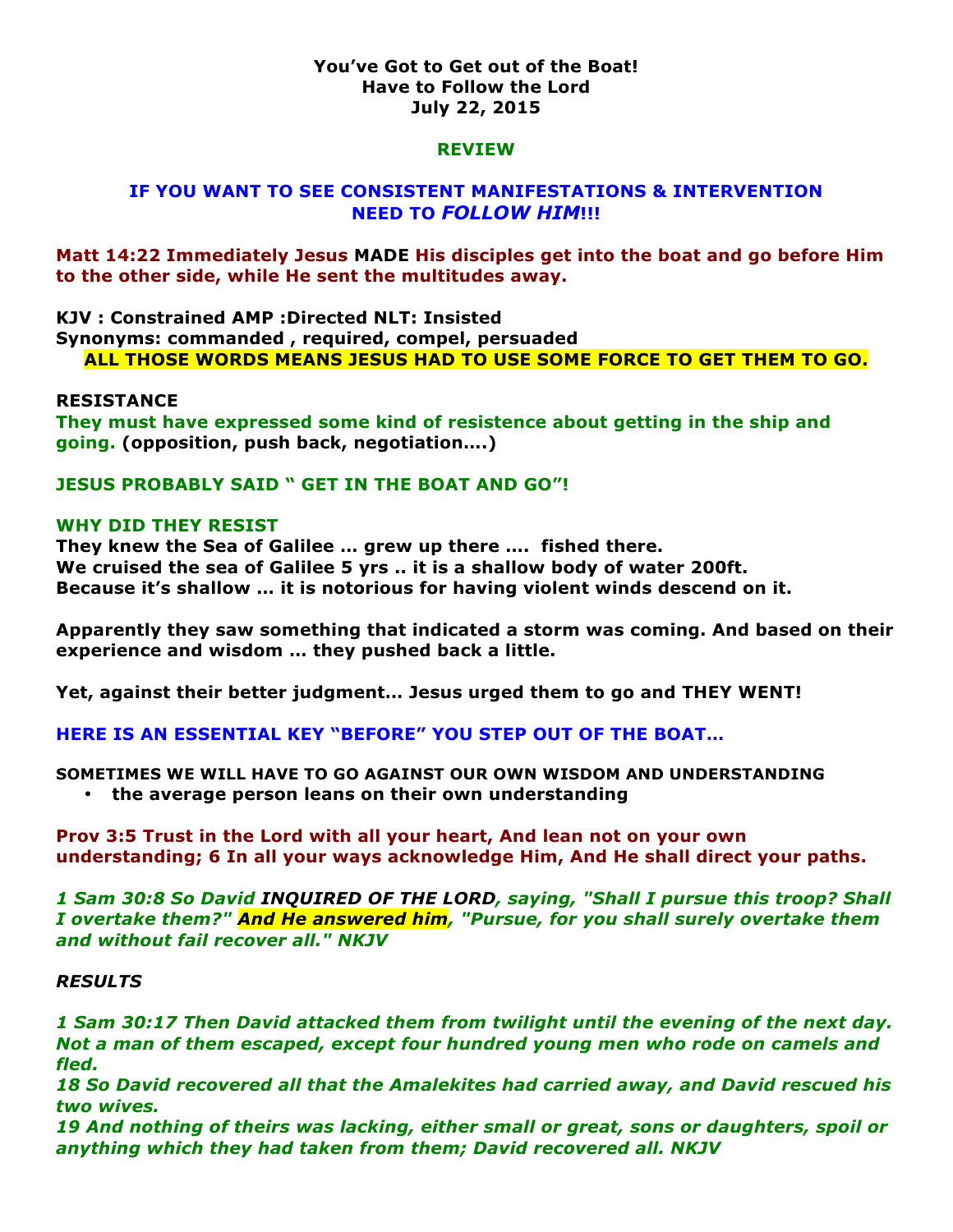### **LIKE US THEY HAD SOME RESERVATION …….BUT THEY FOLLOWED… THEY SUBMITTED TO HIS "WORD" & FOLLOWED!!**

### **IF YOU WANT TO SEE CONSISTENT MANIFESTATIONS & INTERVENTION NEED TO FOLLOW HIM- HIS DIRECTION- HIS WORD!!!**

### **DO WHAT HE TELLS YOU TO DO….. DO WHAT I KNOW TO DO WRITTEN OR SPOKEN OR IMPRESSION**

**ONE OF THE WAYS TO "FOLLOW" THE LORD IS TO DO WHAT HE TELLS YOU TO DO------ EVEN AGAINST YOUR OWN WISDOM! (doesn't make sense)**

# **LOT OF PEOPLE ARE** *NOT SEEING* **THE CONSISTENT MANIFESTATIONS & INTERVENTION OF GOD BECAUSE NOT IN POSITION OR NOT FOLLOWING THE INSTRUCTIONS OF GOD!**

**Disciples saw that there were POTENTIAL PROBLEMS & they could have stayed on the shores…** 

**IF THEY DID NEVER WOULD HAVE BEEN PART OF THE MIRACLE**

**EX: some people never share their faith because = afraid of persecution or criticism.. YET THEY WANT TO SEE GOD SHOW OUT IN THEIR LIVES!**

**EX: God directs them to something : POTENTIAL HARDSHIP…. shrink back …**

**EX: some cant be of good cheer = BEFORE THE SITUATION CHANGES.. YET WANT M,I.. MANY WANT THE TESTIMONY… BUT WITHDRAW FROM "FOLLOWING" THE LORD!**

**HAVE TO DO WHAT HE SAYS … BE WHERE HE WANTS YOU TO BE!**

**Matt 14: 24 But the boat was now in the middle of the sea, tossed by the waves, for the wind was contrary.** 

> • **remember winds CONTRARY, the disciple struggling…. yet they were in the perfect will of GOD!**

**YOU CAN BE IN THE PERFECT WILL OF GOD AND STILL EXP HARDSHIP! BUT GOD WAS PERFECTLY AWARE & REVEALED HIMSELF TO THEM … TO SAVE THEM!!!**

**BECAUSE THEY WERE DOING WHAT HE TOLD THEM TO DO**

**\*\* IT'S IMPORTANT TO REALIZE IN YOUR SITUATION .. IS THIS ADVERSITY I'M SUFFERING BECAUSE OF DISOBEDIENCE!**

**JONAH EXP ADVERSITY BECAUSE HE RAN AWAY FROM WHAT GOD TOLD HIM TO DO!**